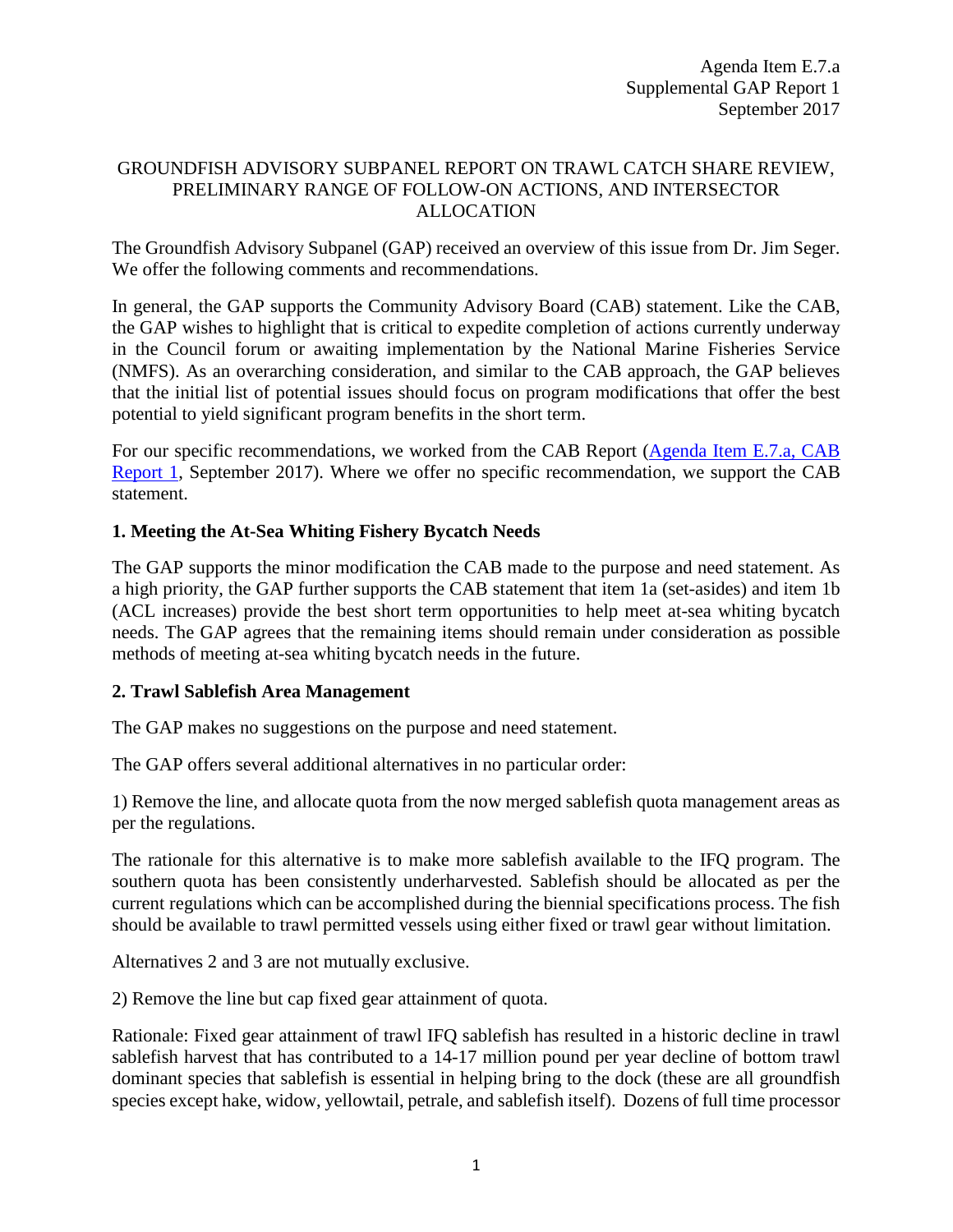jobs are missing from coastal communities as a result. Simply removing the line could increase fixed gear participation and attainment along with corresponding negative impacts, so a cap on fixed gear attainment is necessary to mitigate this issue while the Council works on a solution to the gear switching problem. An industry letter (Agenda Item E.7.b, Supplemental Public Comment 3) details the loss in percent of sablefish attainment by trawl gear and the loss in bottom trawl catch under catch shares.

3) Remove the line but set the coast-wide vessel limit at no greater than 3.4 percent.

Rationale: A 3.4 percent coastwide vessel limit is similar in poundage to a northern 4.5 percent limit. The GAP acknowledges that some fishermen may be over this cap and that the issue will need further analysis.

# **3. Revising Shoreside IFQ Accumulation Limits**

The GAP believes that the bookends described by the CAB (1. no action, and 2. An aggregate cap equal to the sum of the individual species limits) provide an adequate range.

# **4. Meeting Shoreside IFQ Sector Harvest Complex Needs**

The GAP supports the CAB statement.

# **5. Gear Switching**

The GAP had a wide-ranging discussion on this issue, and decided that the most constructive approach is to provide a variety of new alternatives on this issue. These alternatives are offered with no priority or consensus, but instead in the spirit of developing a broad range of alternatives.

### *1) No action*

Rationale - The program is working as designed. Net revenues to trawl vessels in the review period have increased compared to pre-catch shares, discards have declined, consolidation in the number of trawl vessels fishing has occurred as intended, and gear switching has been implemented. Sablefish has been available to the entire fleet as evidenced by the fact in each year of the program, hundreds of thousands of pounds of sablefish have not been caught.

Trawl permitted vessel owners, whether with fixed gear or nets, have made business decisions in the last 7 years suited to their operations; whether it has been by fishing their quota, leasing it or selling it, and continue to do so. Limiting gear switching in any way would interfere in the marketplace and would serve to re-allocate fish to trawl net fishermen without justification.

*2) Set a control date of July 28th, 2017, as recommended by the CAB, or some later date in 2017 to accommodate current participation, with the intent to give notice to the public that any future landings may not be counted toward participation in gear switching*

Rationale - In the event the Council wishes to slow down or limit an increase in gear switching, this is the least disruptive option to current participants.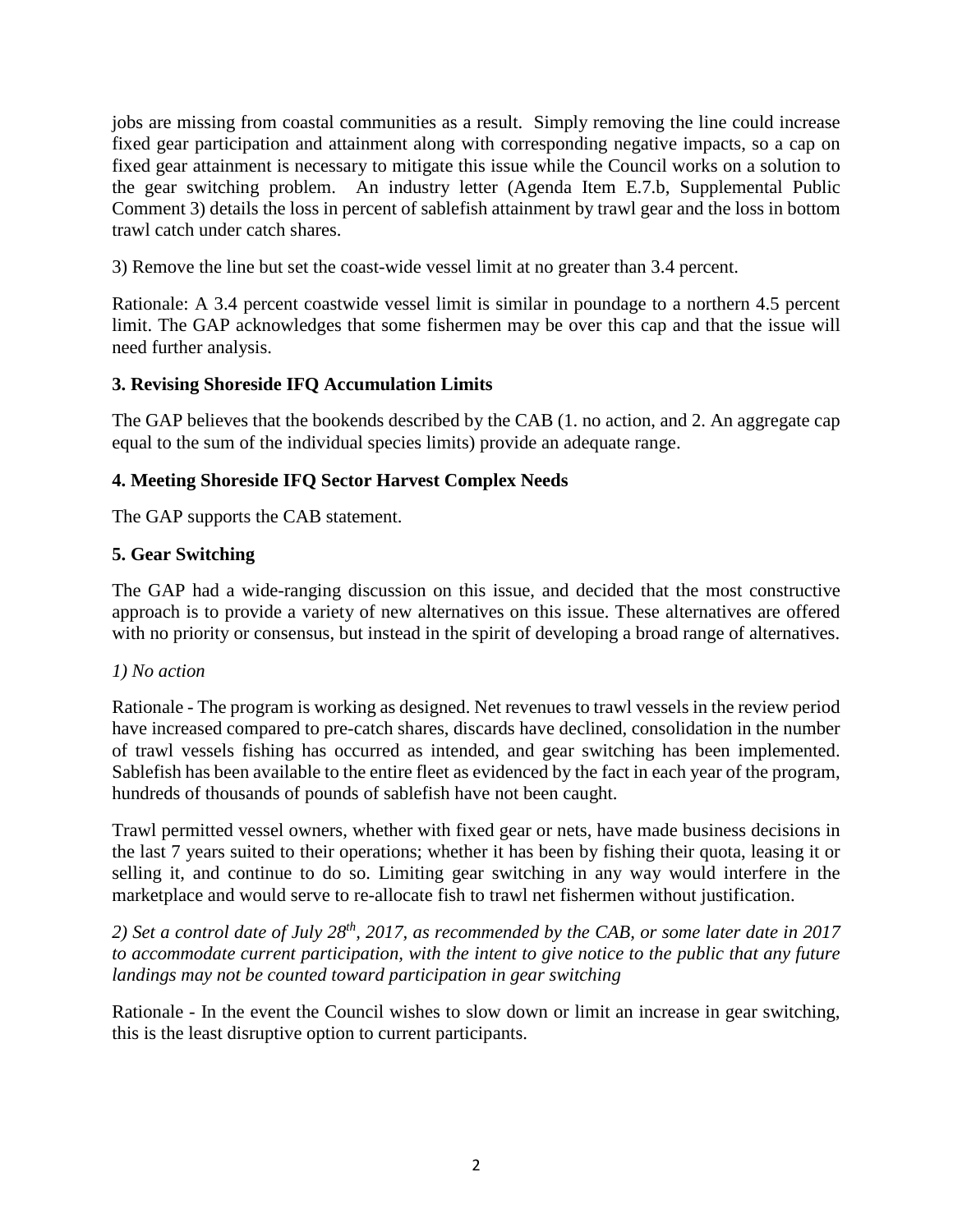*3) Set a control date and create a gear endorsement for FG on the trawl permit, with a window period ranging from 2011-2017, or some shorter period to qualify, and a significant poundage landed*

Rationale - This option is similar to the creation of a limited entry program and would limit participation to those who have made a significant investment and participation in the fishery.

It should be noted that in Agenda Item E.7.a, NMFS Supplemental Report, NMFS advises that changes to permit classification would be relatively straightforward, and present fewer challenges and costs to implement, than changes to classification and use of quota pounds.

*4. Set a control date of July 28th, 2017, as recommended by the CAB, or some later date in 2017 to accommodate current participation, along with a minimum catch requirement during a window to demonstrate significant participation in the fishery. Only allow 50% of a vessel cap to be harvested with fixed gear. Any remainder needs of a vessel cap needs to be harvested with trawl gear.* 

Rationale – This accommodates fixed gear participation while providing additional sablefish to the trawl sector.

The trawl permitted fishermen on the GAP using fixed gear offer the following general comments to the trawl alternatives under gear switching. Trawl permitted fishermen using nets for the last 7 years have sold and leased their quota shares, including sablefish, to many entities. Their alternatives that now include "caps" are designed to diminish those same fishing use privileges, in order to limit and exclude trawl permitted fishermen using fixed gear. Any "cap" on landings of trawl IQ fish by fixed gear will create a race for fish, and also decrease the value of the trawl permits and quota share fished by trawl-permitted fishermen using fixed gear.

Alternatives 5 through 7 all include some type of aggregate cap and do not create a race for fish.

### *5) Fixed Gear Quota Pound Cap*

- a) Plan Framework: First, set a fixed gear attainment aggregate cap percentage; for example, 20 percent. 80 percent of quota pounds will be designated as trawl only. The other 20 percent fixed gear eligible, but can be harvested with trawl gear. Next, every year, all QS owners receive 20 percent of their sablefish QP as fixed gear eligible and 80 percent trawl only. For those who want to harvest more than 20 percent of their quota with fixed gear, they can trade with others and acquire up to the vessel limit. Only vessels designated as active trawlers in IFQ catch shares are allowed to participate in gear switching.
- b) Active trawler definition: To be designated an active trawler in a given year, a vessel will have a bottom trawl declared catch of total IFQ groundfish species exceeding a certain amount; for example, 100,000 lbs. There could be species not counted towards that 100,000 lbs, such as primarily mid-water caught species and sablefish itself.
- c) Active trawler exemption: Vessels that have participated in IFQ gear switching to this point would receive an exemption from the active trawler requirement. The exemption remains until a majority of vessel ownership permanently leaves the fishery.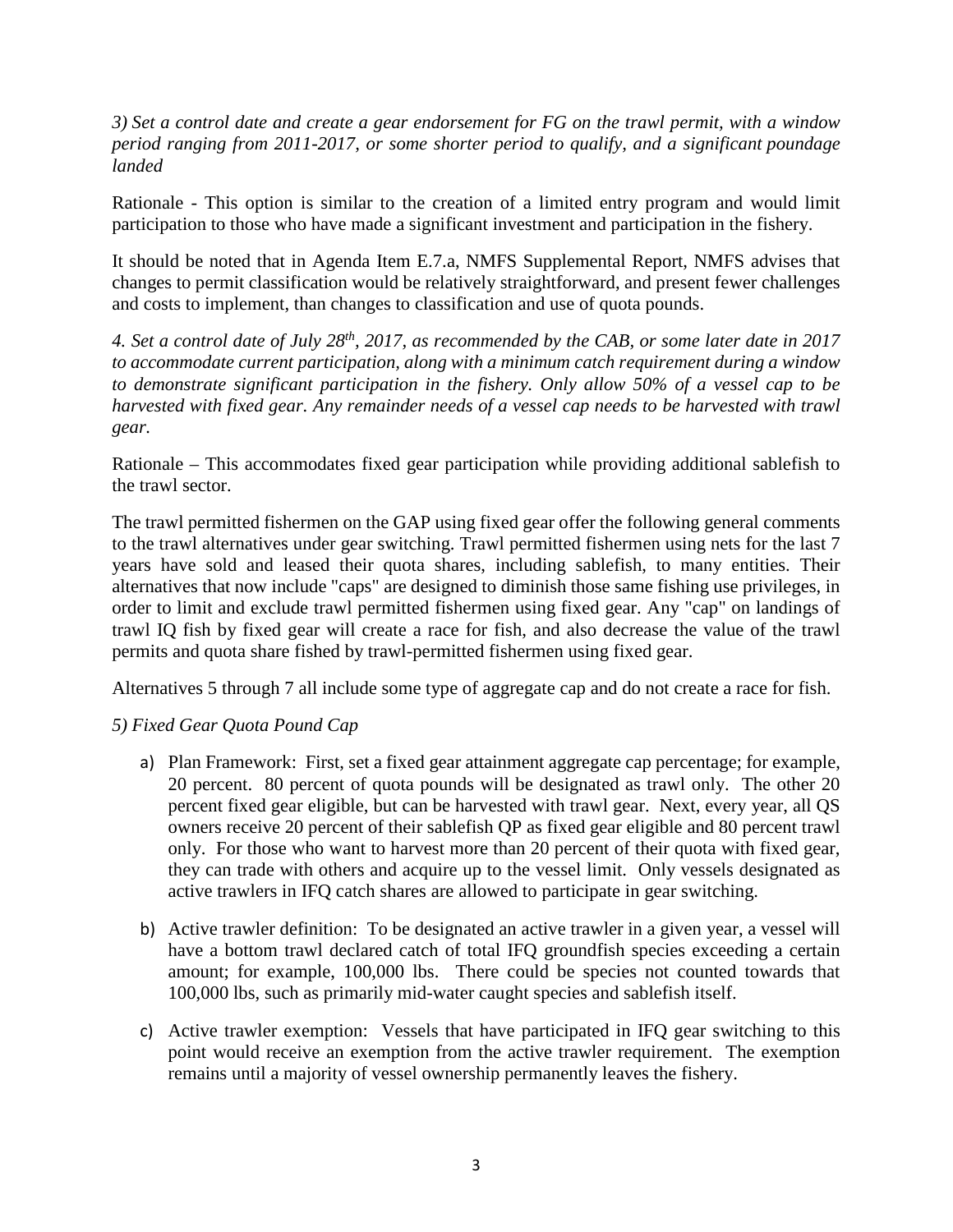d) Taper: A seven year taper could also be used with this alternative. Start at a 28% cap and taper down 2 percent a year to 16 percent.

Rationale: See rationale for alternative 2 under "Remove the line but cap fixed gear attainment of quota." Catch Shares is a trawl fishery, and this option takes the program back in that direction. This option provides an aggregate cap that will allow sablefish accessibility and stability so the bottom trawl groundfish fishery can rebuild, catch millions of more pounds of associated catch per year, and add back the dozens of processor jobs that have been lost. The industry letter signed by 27 fishing vessels and five processors detailed the reasons that shortages of sablefish inhibit the fishery well beyond just the dollar value of the sablefish, and access to sablefish leverages benefits far beyond the dollar value of the sablefish. The vast majority of sablefish left uncaught at the end of the year has been purposefully left uncaught so that it could be carried over to the next year.

### *6) Aggregate Soft Cap*

First, an aggregate cap is defined; for example 12 percent. Then that aggregate cap is used at the beginning of each year to define a fixed gear attainment vessel limit by first assuming participation will be the same as the previous year. Next, calculate fixed gear attainment vessel limit to target the aggregate cap. This would not result in a race for fish. The active trawler definition, active trawler exemption, and taper of aggregate percentage could be used in this option.

Rationale: Same as previous alternative, but provides a very different mechanism to achieve the goals.

#### *7) Sunset Gear Switching*

The sunset could be done for all vessels, or done for just the vessels that are not active trawlers. Sunset period could step down over 7 years. For the vessels that are not active trawlers, some of them participate in the sablefish tier permit fishery and have far more restrictive vessel limits than in the trawl fishery. One option that could be explored in conjunction with reducing fixed gear only vessels' participation levels in the trawl fishery could be a review of vessel limits in the tier permit fishery. (This recommendation did not come from fixed gear tier permit representatives on the GAP). If the Council sees as appropriate a fixed gear vessel harvesting far more than its current tier permit limit, then maybe the Council could review those tier permit vessel limits to see if they could be raised to allow the extra catch to occur in the fixed gear fishery instead of the trawl fishery.

Rationale: This option returns most to all of the sablefish harvest to trawl vessels that was lost to fixed gear attainment with the inception of catch shares. Trawlers and processors would be able to utilize their investments in the fishery as they had expected to prior to the loss in bottom trawl harvest that was a result of catch shares. This option, more than other options, maximizes the benefits to coastal communities in added utilization, net benefits and revenue, and seafood to the consumer.

# **6. Catcher-Processor Sector Accumulation Limits on Permit Ownership and Harvesting/Processing**

The GAP does not believe that establishing accumulation limits on permit ownership and/or limits on harvesting/processing for the CP sector are necessary and recommends this issue be removed